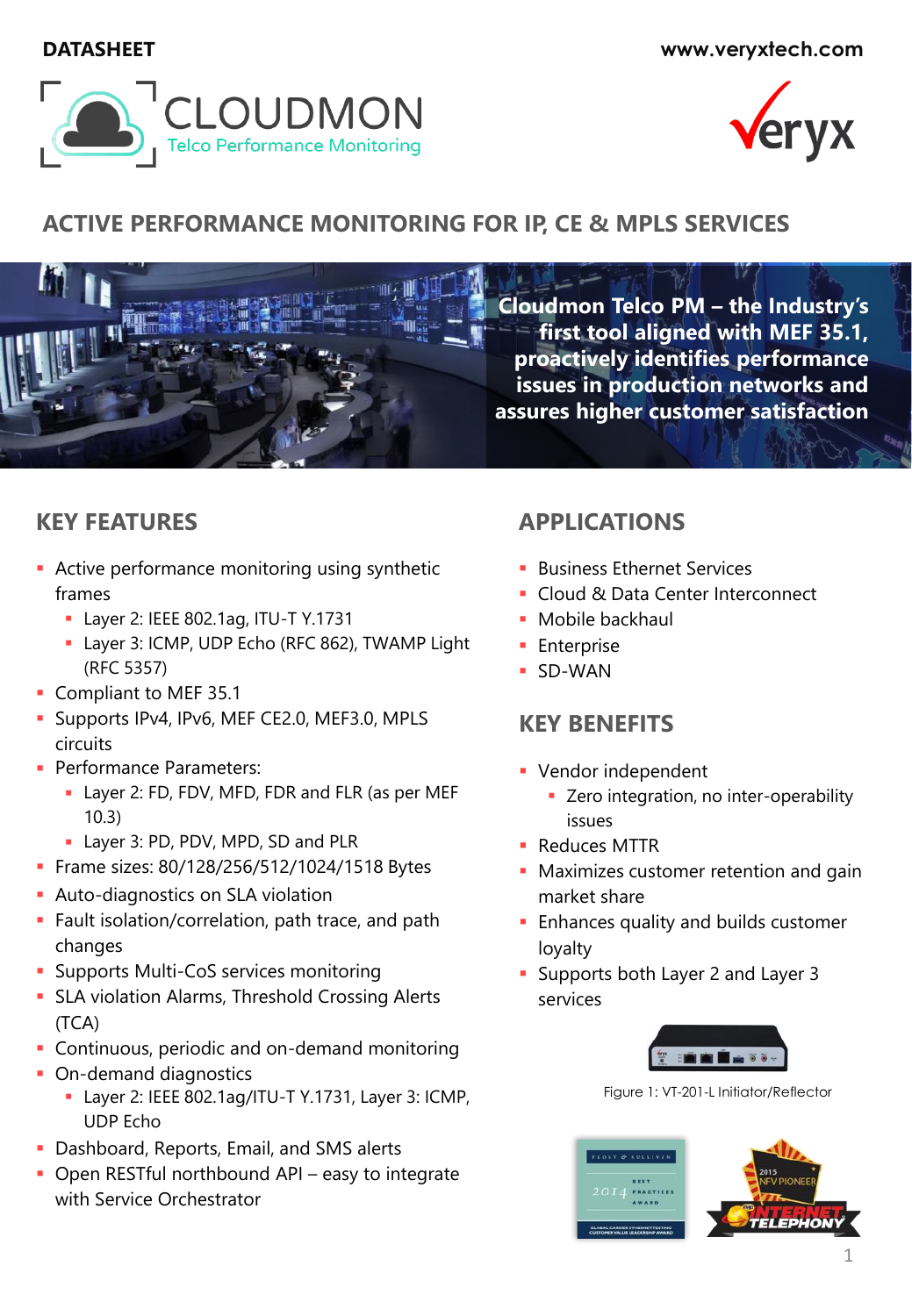

## **CLOUDMON Telco Active Performance Monitoring - Overview**

**Veryx CLOUDMON Telco PM** provides comprehensive standards aligned IP and Carrier Ethernet service performance monitoring. It is industry's first MEF 35.1 compliant tool for Service Assurance and is far superior to monitoring capabilities provided on NIDs.

CLOUDMON Telco PM provides device independent monitoring, it will perform reliably even when NIDs fail. CLOUDMON Telco PM performs monitoring of layer 2 service links using synthetic SOAM frames and layer 3 service links using ICMP and UDP Echo.

## **CLOUDMON Active Performance Monitoring - Components**

CLOUDMON Telco PM solution includes CLOUDMON Telco PM Controller and Veryx performance monitoring (PM) Initiators.

- **CLOUDMON Telco PM Controller is centrally located and accessed using a web interface.**
- PM Initiators generate synthetic SOAM frames for layer 2 and ICMP or OAM packets for layer 3 service links. SAMTEST supports monitoring using PM Initiators (physical or virtual) placed at suitable aggregation nodes.
- Veryx PM Reflectors augments performance monitoring in legacy networks.

CLOUDMON Telco PM supports continuous, periodic and on-demand monitoring with configurable monitoring interval and frame sizes. Whenever CLOUDMON Telco PM detects SLA violation, it not only raises suitable alarms, but also provides further insights on the violation to facilitate quick resolution of issues.

CLOUDMON Telco PM also offers virtual PM Reflectors and Initiators to support service provider transition to NFV based networks. Figure 3 shows a sample deployment of CLOUDMON Telco PM for monitoring IP circuit using PM Initiator along with PM Reflector.



Figure 2: Monitoring using Veryx PM Reflectors and Initiators

Figure 3: Monitoring using Veryx Virtual PM Initiators and Reflectors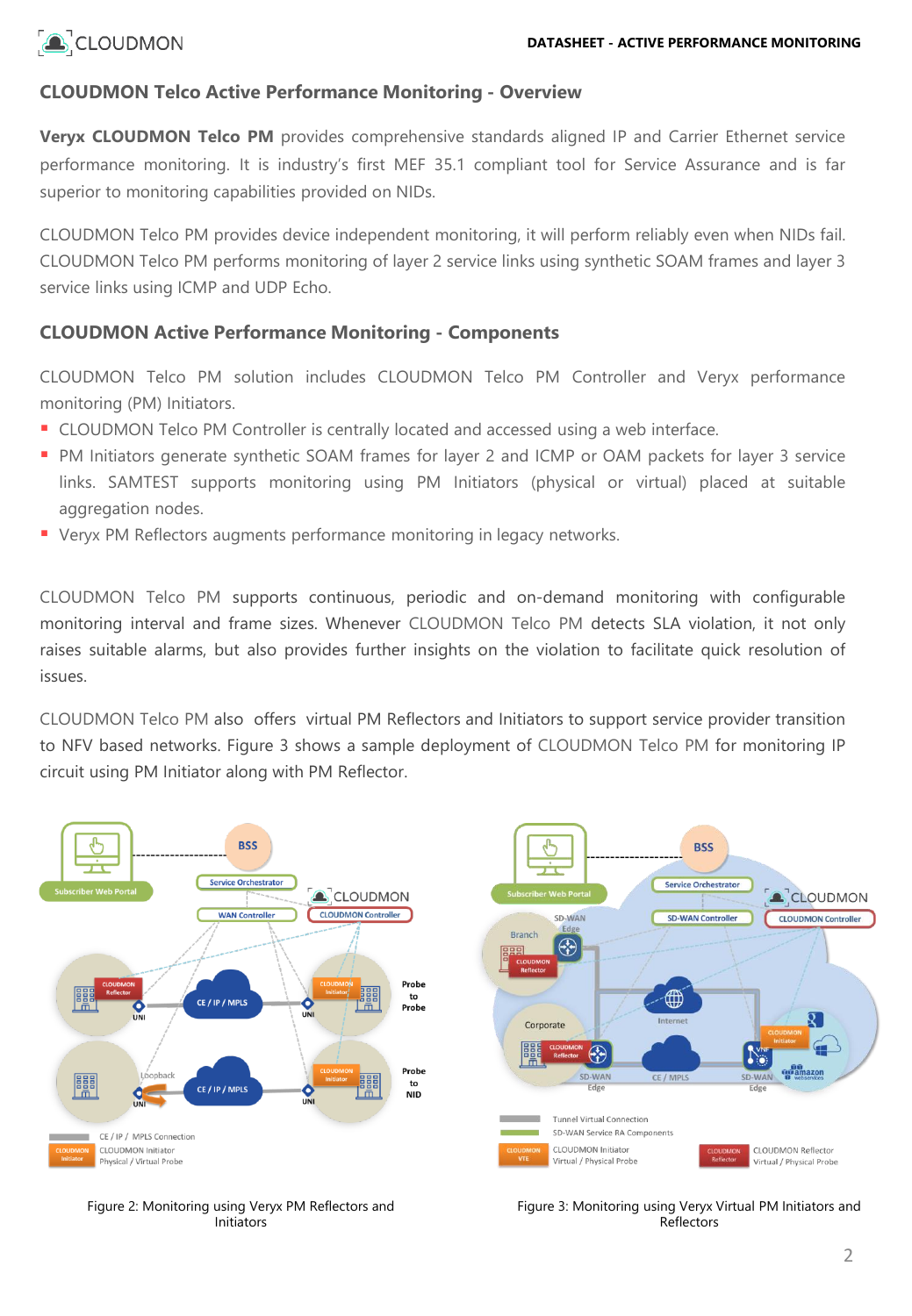## **Reporting and Integration with OSS**

CLOUDMON Telco PM reports address the needs of a broad audience from technical to executive levels to provide comprehensive insights into SLA performance at various levels.

CLOUDMON Telco PM Northbound RESTful API interface facilitates easy integration with existing OSS and back office systems.

## **On-demand Diagnostics**

CLOUDMON Telco PM supports on-demand diagnostics for enhanced troubleshooting in live networks.

CLOUDMON Telco PM performs diagnostics and standards based measurements at Layer 3 using ICMP, UDP Echo and at Layer 2 using IEEE 802.1ag/ITU-T Y.1731.



Figure 4: CLOUDMON Telco PM performance monitoring dashboard and analytics